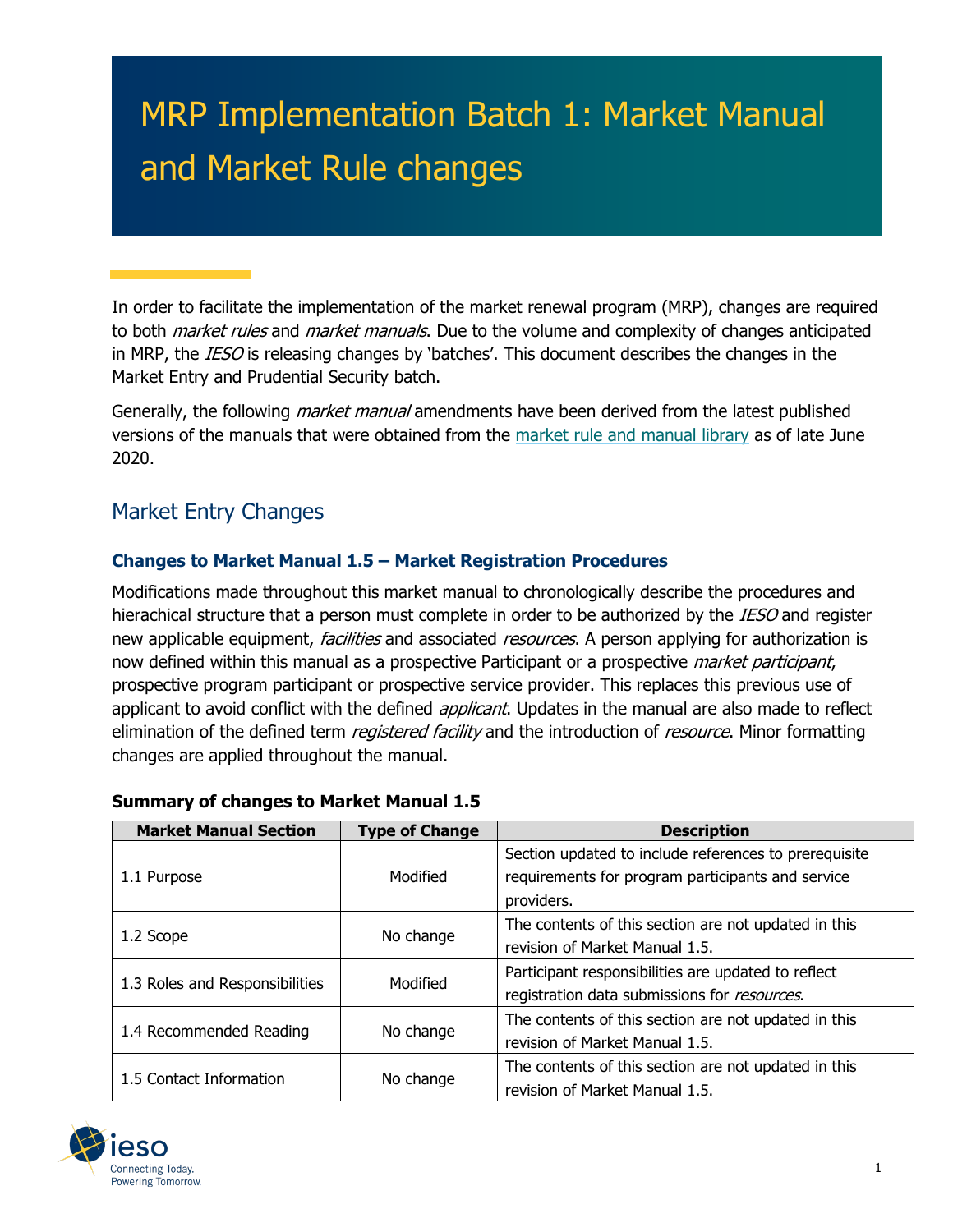| <b>Market Manual Section</b>       | <b>Type of Change</b> | <b>Description</b>                                                                                             |
|------------------------------------|-----------------------|----------------------------------------------------------------------------------------------------------------|
|                                    |                       | Minor modifications include an update to reflect that                                                          |
| 2.1 Registering an<br>Organization | Modified              | Intent of Registration section of the online application                                                       |
|                                    |                       | form is still in transition as of mid-2020.                                                                    |
|                                    |                       | Modifications to section include:                                                                              |
|                                    |                       | Updates to market participation types to include                                                               |
|                                    |                       | virtual traders and replacement of the term load with                                                          |
|                                    |                       | wholesale consumer. Updates provide alignment with                                                             |
|                                    |                       | market participant classes listed in the market rules.                                                         |
|                                    |                       | Articulation of the IESO market entry application fee                                                          |
| 2.2 Registering as a Market        | Modified              | as a prerequisite requirement for prospective <i>market</i>                                                    |
| Participant                        |                       | participants. Modification is consistent with the                                                              |
|                                    |                       | existing process.                                                                                              |
|                                    |                       | Removal of submission of emergency preparedness<br>$\bullet$                                                   |
|                                    |                       | plan as prerequisite requirement for <i>market</i>                                                             |
|                                    |                       | participants authorizing as TR participants.                                                                   |
|                                    |                       | New prerequisite requirements for <i>market</i><br>$\bullet$                                                   |
|                                    |                       | participants authorizing as virtual traders.                                                                   |
|                                    |                       | Minor modifications include an update to reflect that an                                                       |
| 2.3 Registering as a Program       | Modified              | embedded generator that is an embedded market                                                                  |
| Participant                        |                       | participant can participate in the operating reserve                                                           |
|                                    |                       | market only.                                                                                                   |
| 2.4 Registering as a Service       | Modified              |                                                                                                                |
| Provider                           |                       | Minor modifications made to remove use of applicant.                                                           |
| 2.5 IESO Notification of           | Modified              |                                                                                                                |
| Participant Authorization          |                       | Minor modifications made to remove use of applicant.                                                           |
|                                    |                       | Section modified to indicate that a <i>market participant</i>                                                  |
| 3.0 Register Equipment             | Modified              | authorized solely as a TR participant, energy trader,                                                          |
|                                    |                       | virtual trader or capacity auction participant is not                                                          |
|                                    |                       | required to complete the Register Equipment procedures.                                                        |
| 3.1 Register Equipment             | Modified              |                                                                                                                |
| Overview                           |                       | Section modified to reflect newly defined resource.                                                            |
| 3.2 Registering Facility,          | Modified              |                                                                                                                |
| Equipment and Resource Data        |                       | Section modified to reflect newly defined resource.                                                            |
|                                    |                       | Section created to describe registration data requirements                                                     |
|                                    |                       | unique to <i>generation facilities</i> and their associated                                                    |
|                                    |                       | resources. Section reflects the Facility Registration<br>detailed design document which describes the resource |
| 3.3 Registration Requirements      |                       | data parameters to support modelling of <i>dispatchable</i>                                                    |
| for Generators                     | <b>New</b>            | non-quick start <i>generation resources</i> and combined cycle                                                 |
|                                    |                       | facilities as well as new parameters to support modelling                                                      |
|                                    |                       | of dispatchable hydroelectric generation resources (e.g.                                                       |
|                                    |                       | time lag, start indication value, hourly must run flag,                                                        |
|                                    |                       | shared daily energy limits).                                                                                   |
|                                    |                       |                                                                                                                |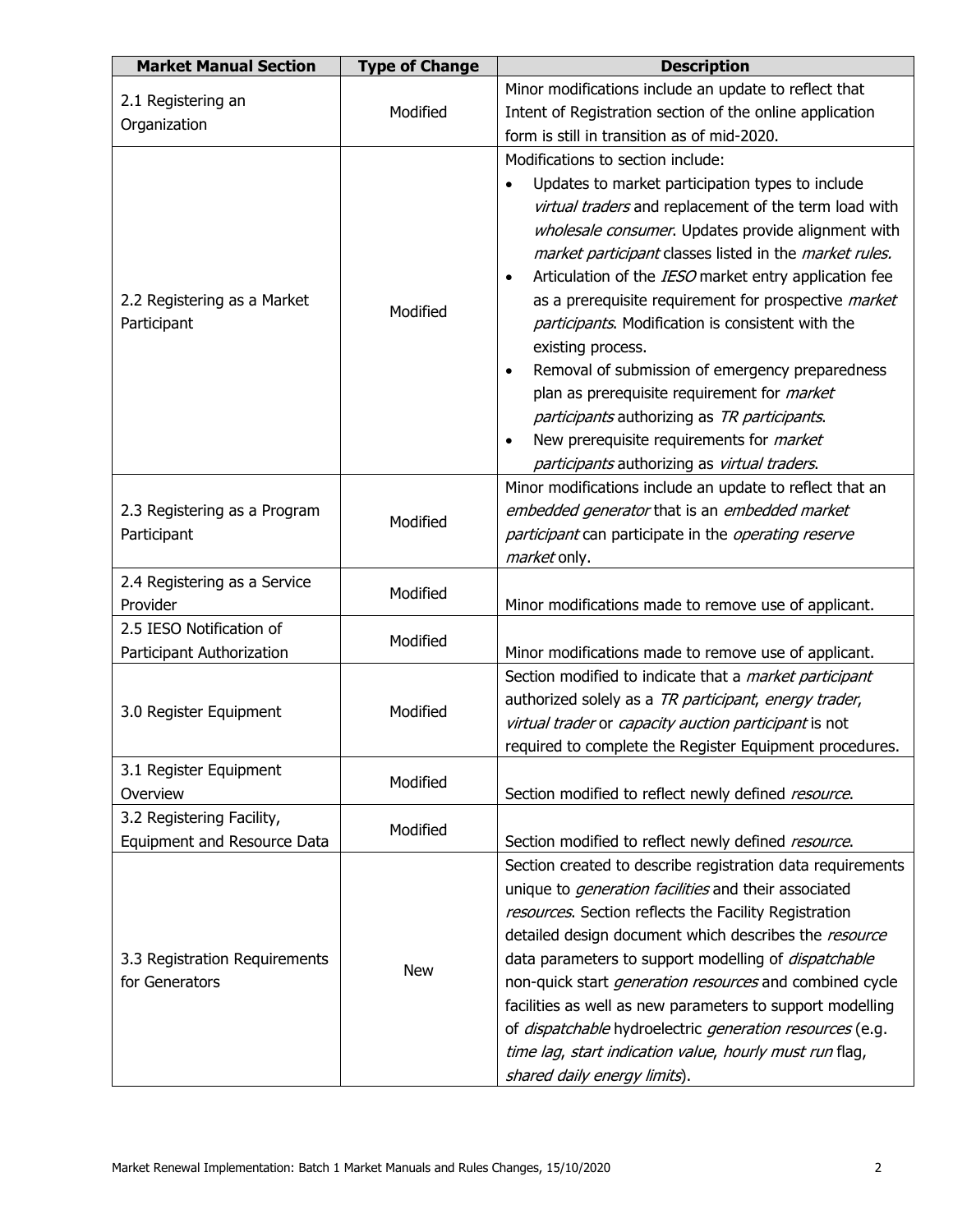| <b>Market Manual Section</b>                             | <b>Type of Change</b> | <b>Description</b>                                            |  |  |
|----------------------------------------------------------|-----------------------|---------------------------------------------------------------|--|--|
| 3.4 Requirements for                                     |                       | Section created to describe the requirements needed for       |  |  |
| Generator Offer Guarantee                                | <b>New</b>            | a dispatchable non-quick start generation resource to         |  |  |
| <b>Status</b>                                            |                       | attain generator offer guarantee status.                      |  |  |
|                                                          |                       | Section created to describe the registration requirements     |  |  |
|                                                          |                       | unique to load facilities and their associated resources.     |  |  |
| 3.5 Registration Requirements<br>for Wholesale Consumers | <b>New</b>            | Updates are made to the bid offer type resource data          |  |  |
|                                                          |                       | parameter to reflect participation as a price-responsive      |  |  |
|                                                          |                       | load.                                                         |  |  |
|                                                          |                       | Section modified to include description of resource           |  |  |
| 3.6 Aggregation                                          | Modified              | compliance aggregation for resources that are associated      |  |  |
|                                                          |                       | with <i>generation facilities</i> on the same river system.   |  |  |
| 3.7 Variable Generation                                  | Modified              |                                                               |  |  |
| <b>Facility Registration</b>                             |                       | Minor formatting and grammatical changes applied.             |  |  |
| 3.8 Next Steps                                           | No change             | The contents of this section are not updated in this          |  |  |
|                                                          |                       | revision of Market Manual 1.5.                                |  |  |
| 4.1 Maintain                                             |                       | Minor modifications are applied to reflect changes to         |  |  |
| Organization/Participant                                 | Modified              | registered data for program participants and service          |  |  |
| Registered Data                                          |                       | providers.                                                    |  |  |
|                                                          |                       | Section modified to reflect conditions surrounding            |  |  |
|                                                          |                       | bid/offer status changes by a wholesale consumer that         |  |  |
|                                                          | Modified              | intends to change participation between a <i>dispatchable</i> |  |  |
| 4.2 Facility, Equipment and                              |                       | load, non-dispatchable load or price-responsive load in       |  |  |
| Resource Data Maintenance                                |                       | the IESO-administered markets. Modifications are also         |  |  |
|                                                          |                       | made to reflect newly defined resource. Minor updates         |  |  |
|                                                          |                       | are made to reflect changes to registered data for            |  |  |
|                                                          |                       | program participants and service providers.                   |  |  |
| 4.3 Document Changes                                     | No change             | The contents of this section are not updated in this          |  |  |
|                                                          |                       | revision of Market Manual 1.5.                                |  |  |
| 5.1 Facility Deregistration                              | Modified              | Grammar and formatting changes are applied to this            |  |  |
|                                                          |                       | section.                                                      |  |  |
| 5.2 Market Participant,                                  |                       |                                                               |  |  |
| Program Participant or Service                           | Modified              | Section modified to include withdrawal procedures for         |  |  |
| Provider Withdrawal                                      |                       | program participants and service providers.                   |  |  |
| 5.3 Market Participant                                   |                       |                                                               |  |  |
| Deregistration or Termination                            | Modified              | Grammar and formatting changes are applied to this            |  |  |
| for Non-compliance                                       |                       | section.                                                      |  |  |
| Appendix A: Organization                                 | No change             | The contents of this section are not updated in this          |  |  |
| <b>Contact Roles</b>                                     |                       | revision of Market Manual 1.5.                                |  |  |
| Appendix B: Technical                                    | No change             | The contents of this section are not updated in this          |  |  |
| Requirements                                             |                       | revision of Market Manual 1.5.                                |  |  |
| Appendix C: Wind Facility                                | No change             | The contents of this section are not updated in this          |  |  |
| Data Requirements                                        |                       | revision of Market Manual 1.5.                                |  |  |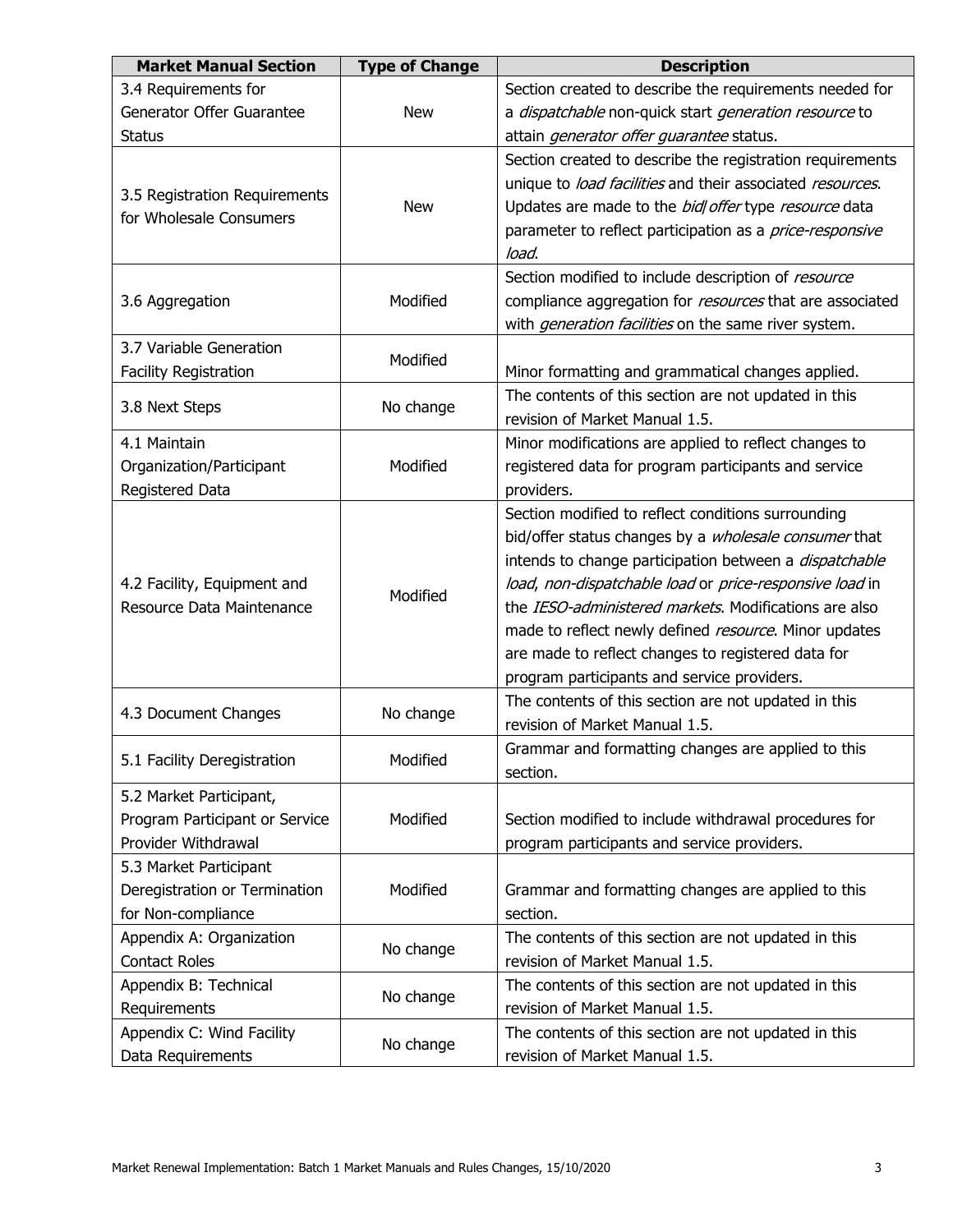| <b>Market Manual Section</b> | <b>Type of Change</b> | <b>Description</b>                                   |  |
|------------------------------|-----------------------|------------------------------------------------------|--|
| Appendix D: Solar Facility   |                       | The contents of this section are not updated in this |  |
| Data Requirements            | No change             | revision of Market Manual 1.5.                       |  |

## **Summary of Market Rule Changes**

| <b>Chapter</b> | <b>Section</b>     | <b>Topic</b>                           | <b>Type of</b><br><b>Change</b> | <b>Description</b>                                                                                                                                                                                                                                                                                                                                                                                                                                                                                                                           |
|----------------|--------------------|----------------------------------------|---------------------------------|----------------------------------------------------------------------------------------------------------------------------------------------------------------------------------------------------------------------------------------------------------------------------------------------------------------------------------------------------------------------------------------------------------------------------------------------------------------------------------------------------------------------------------------------|
| Chapter<br>11  | n/a                | All                                    | New,<br>Modified,<br>Deleted    | Chapter modified to:<br>1. Support changes related to MR-00453<br>Prudential Security;<br>2. Support changes related to MR-<br>00450-R00 Participant Authorization<br>market participant classes;<br>3. Support changes related to MR-<br>00451-R00 Facility Registration;<br>4. Include changes to support the day-<br>ahead market;<br>5. Clarify association with the proper<br>hierarchy of nomenclature, aligning with<br>new definition of "resource";<br>6. Delete registered facility definition;<br>7. General definition clean-up. |
| Chapter<br>2   | 1.2.2.2            | Prudentials                            | Modified                        | Section modified to simplify the<br>provision related to the <i>prudential</i><br>support requirements by specifying that<br>a person must satisfy the applicable<br>prudential support requirements and any<br>other financial requirements set forth in<br>the market rules.                                                                                                                                                                                                                                                               |
| Chapter<br>2   | 1.2.2.6<br>3.1.2.2 | <b>Financial Market</b><br>Participant | Modified                        | Sections modified to replace the<br>reference to financial market participants<br>to TR participants, who will continue to<br>be exempt from HST, and to add virtual<br>traders who will also be exempt from<br>HST.                                                                                                                                                                                                                                                                                                                         |
| Chapter<br>2   | 1.2.2.7            | <b>Market Associates</b>               | <b>New</b>                      | Section added to obligate energy traders<br>and virtual traders to disclose all market<br>associates as part of the authorization<br>process.                                                                                                                                                                                                                                                                                                                                                                                                |
| Chapter<br>2   | 1.2.4              | Day-Ahead Market<br>Authorization      | <b>New</b>                      | Section added to specify that a person<br>who is authorized by the IESO to<br>conduct <i>physical transactions</i> will be<br>authorized to participate in both the                                                                                                                                                                                                                                                                                                                                                                          |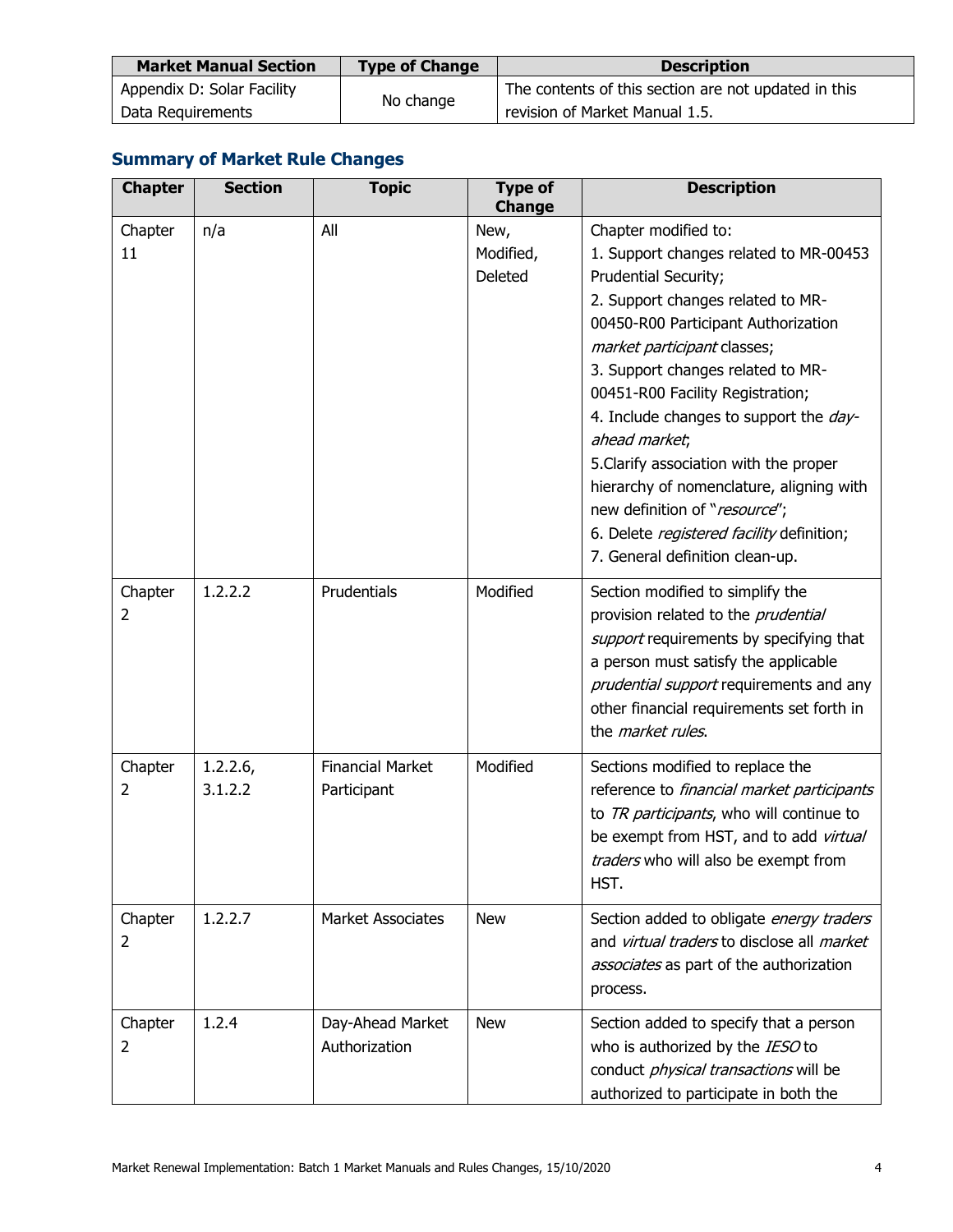| <b>Chapter</b> | <b>Section</b>                                          | <b>Topic</b>                                                      | <b>Type of</b><br><b>Change</b> | <b>Description</b>                                                                                                                                                                                                                                                            |
|----------------|---------------------------------------------------------|-------------------------------------------------------------------|---------------------------------|-------------------------------------------------------------------------------------------------------------------------------------------------------------------------------------------------------------------------------------------------------------------------------|
|                |                                                         |                                                                   |                                 | real-time market and the day-ahead<br>market.                                                                                                                                                                                                                                 |
| Chapter<br>2   | $\overline{2}$                                          | Classes of Market<br>Participants                                 | New, Modified                   | Section modified as a consequence of<br>the deletion of the <i>financial market</i><br>participant class of market participant,<br>and the addition of the virtual trader and<br>TR participant classes respectively.                                                         |
| Chapter<br>7   | 1.1.1.4, 1.2.4<br>(new), 2<br>(heading),<br>2.1.1       | Day-Ahead Market<br>Inclusion                                     | New, Modified                   | Sections modified to expand the scope<br>of the registration requirements for<br>physical operations to include<br>participation in day-ahead market<br>physical transactions.                                                                                                |
| Chapter<br>7   | $2.1.1.4$ (new),<br>$2.1.1.5$ (new),<br>$2.1.1.6$ (new) | Market Power<br>Mitigation<br>Registration<br>Requirements        | <b>New</b>                      | Sections added to specify new<br>registration requirements on <i>market</i><br>participants to support the establishment<br>of reference levels for market power<br>mitigation, and to identify market<br>associates and market control entities<br>for applicable resources. |
| Chapter<br>7   | 1.1, 2.1, 2.2,<br>2.3                                   | Alignment with<br>Chapter 11                                      | Modified                        | Sections modified to align <i>market rules</i><br>content with updated Chapter 11<br>defined terms, mainly with the newly<br>defined terms for resource and boundary<br>entity resource and the deleted term of<br>registered facility.                                       |
| Chapter<br>7   | 2.2, 2.3                                                | Removal of<br>"applying" from<br>"applying market<br>participant" | Modified                        | Section modified to better align market<br>rules content with the authorization<br>process.                                                                                                                                                                                   |
| Chapter<br>7   | 2.2.3C                                                  | Rejection of<br>Registration<br>Information                       | <b>New</b>                      | Section added to specify IESO discretion<br>to reject registration information that<br>does not conform with technical<br>capabilities.                                                                                                                                       |
| Chapter<br>7   | 2.2.6A, 2.2.6H                                          | Hydro-Electric<br>Resources, Non-<br>Quick Start<br>Resources     | Modified                        | Sections modified to specify new<br>optional and mandatory resource-<br>specific information for hydro-electric<br>resources, mandatory resource-specific                                                                                                                     |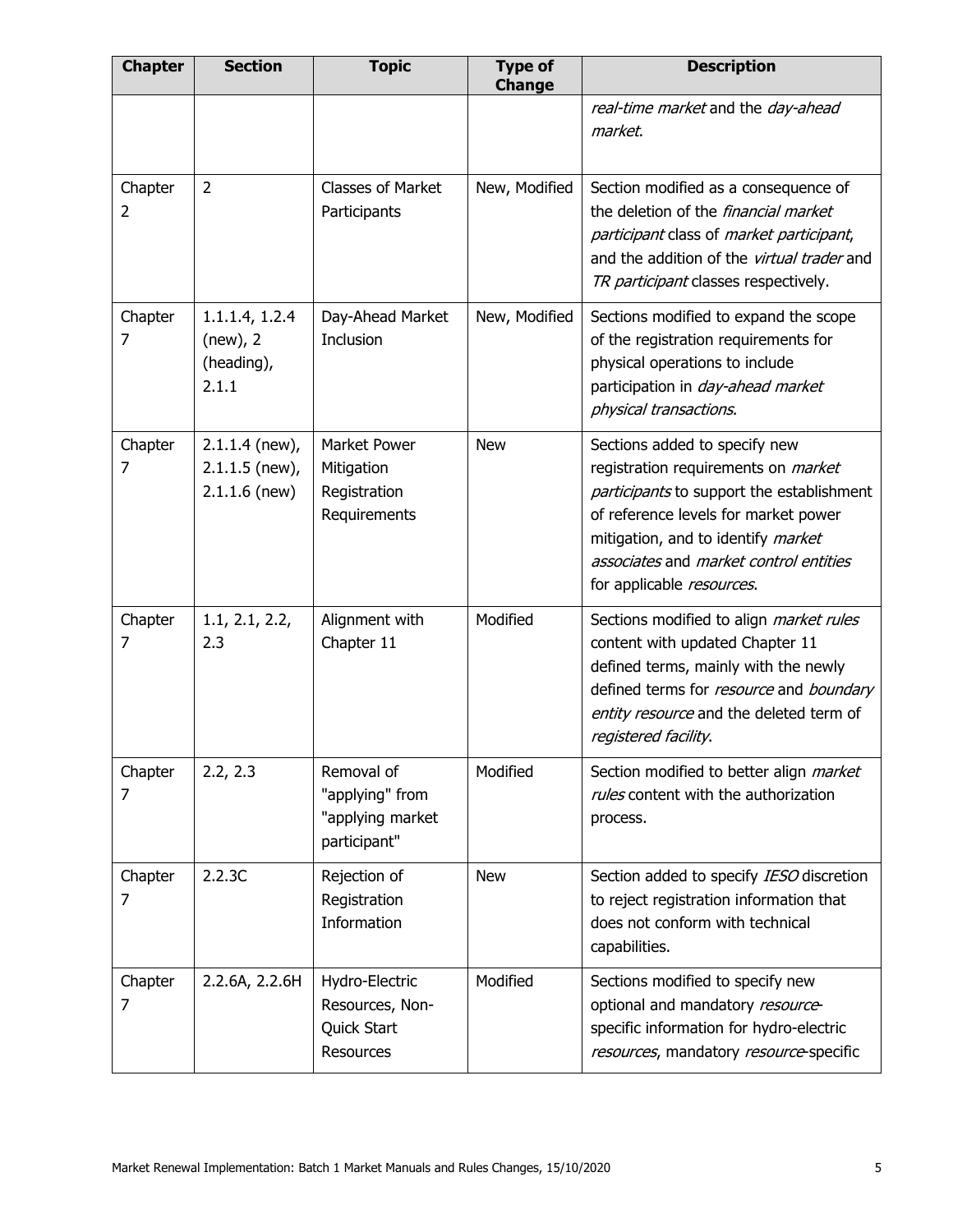| <b>Chapter</b> | <b>Section</b>                                            | <b>Topic</b>                                  | <b>Type of</b><br><b>Change</b> | <b>Description</b>                                                                                                                                                                                                                     |
|----------------|-----------------------------------------------------------|-----------------------------------------------|---------------------------------|----------------------------------------------------------------------------------------------------------------------------------------------------------------------------------------------------------------------------------------|
|                |                                                           |                                               |                                 | information for non-quick start resources<br>(2.2.6H period of steady operations).                                                                                                                                                     |
| Chapter<br>7   | 2.2.6B, 2.2.6F,<br>2.2.6G, 2.2.6I,<br>2.2.6J<br>(deleted) | Generator and<br>Pseudo-Units                 | Modified,<br>Deleted            | Sections modified for miscellaneous<br>updates related to daily generator data<br>and <i>pseudo-units</i> .                                                                                                                            |
| Chapter<br>7   | 2.2.25 (new),<br>$2.2.26$ (new)                           | Price Responsive<br>Loads                     | <b>New</b>                      | Sections added to include registration<br>requirements for load resources<br>requesting changes to its classification<br>as either a dispatchable load, non-<br>dispatchable load, or price responsive<br>load.                        |
| Chapter<br>7   | 2.2B<br>(deleted),<br>2.2C (deleted)                      | Real-Time and Day-<br>Ahead Cost<br>Guarantee | <b>Deleted</b>                  | Sections deleted and will be relocated to<br>Chapter 9; these sections are related to<br>the real-time and day-ahead cost<br>guarantees which will be replaced by the<br>day-ahead and real-time <i>generator offer</i><br>guarantees. |
| Chapter<br>7   | 2.3                                                       | Aggregation of<br>Resources                   | Modified                        | Section modified to clarify that<br>aggregation occurs at the resource level.                                                                                                                                                          |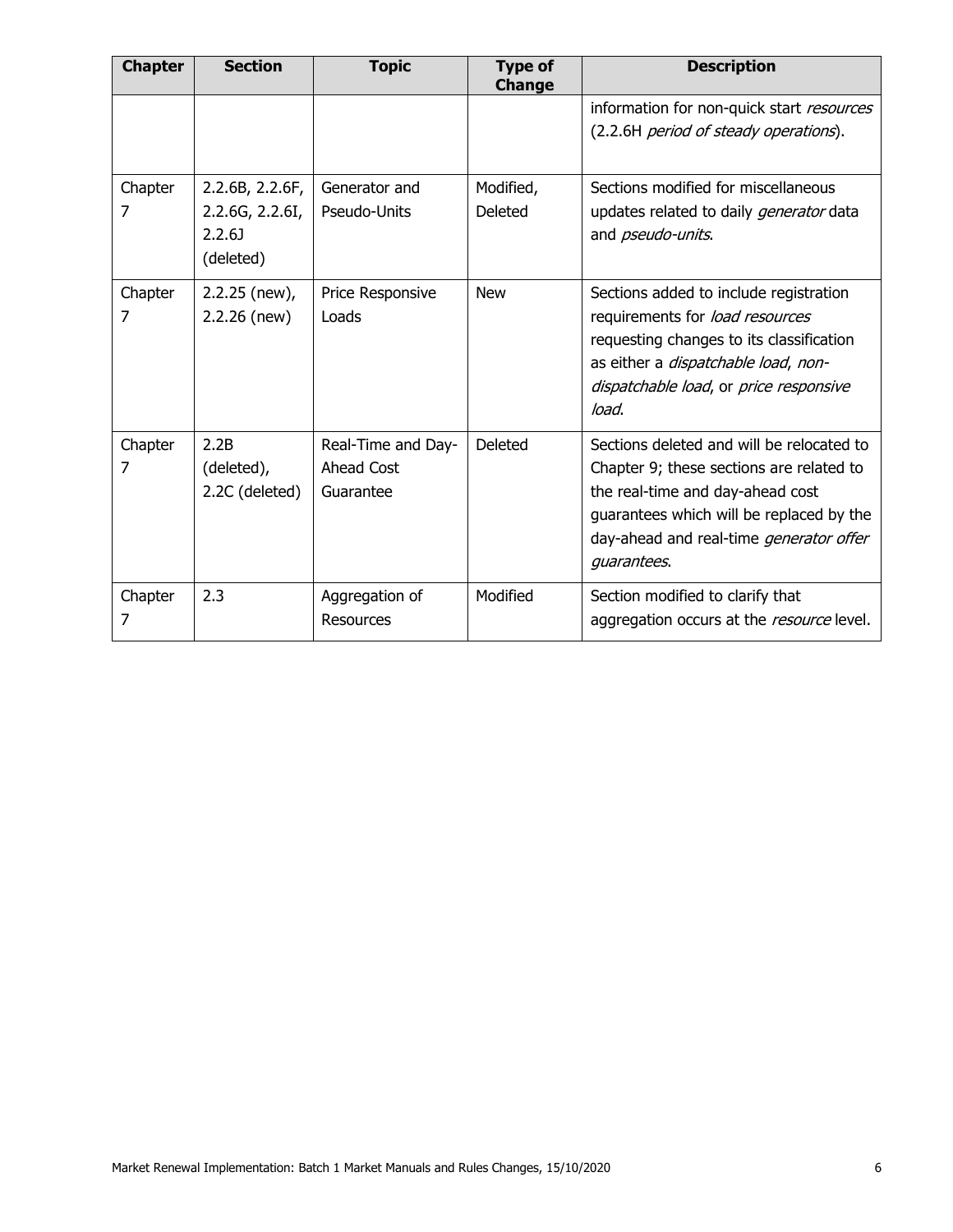## Prudential Security Changes

## **Changes to Market Manual 5.4 – Prudential Security**

This market manual has been updated to include prudential support obligations of *market* participants that intend to be authorized as virtual traders. The manual has been substantially formatted to present prudential support obligations by market participation type. Updates are made throughout the document to reflect new and revised market rules.

| <b>Market Manual Section</b>    | <b>Type of Change</b> | <b>Description</b>                                                      |
|---------------------------------|-----------------------|-------------------------------------------------------------------------|
|                                 | Modified              | Section updated to summarize purpose of <i>market manual</i>            |
| 1.1 Purpose                     |                       | only. Description of process activities removed.                        |
| 1.2 Scope                       | Modified              | Scope updated to include process of posting capacity                    |
|                                 |                       | auction deposits.                                                       |
|                                 |                       | Section updated to include an overview of:                              |
|                                 |                       | the process for determining the <i>prudential support</i>               |
| 1.3 Prudential Support          |                       | obligations for both virtual transactions and physical                  |
| Overview                        | Modified              | transaction;                                                            |
|                                 |                       | the process for monitoring actual exposure and<br>$\bullet$             |
|                                 |                       | trading limit and daily screening of a virtual                          |
|                                 |                       | transaction bids and offers.                                            |
| 1.4 Roles and responsibilities  | Modified              | Section updated to provide additional detail and clarity on             |
|                                 |                       | the prudential security process.                                        |
| 1.5 Contact Information         | No change             | The contents of this section are not updated in this                    |
|                                 |                       | revision of Market Manual 5.4.                                          |
|                                 |                       | New section to provide additional detail and clarity on the             |
|                                 |                       | prudential security process as it relates to submission of              |
|                                 |                       | information by <i>market participants</i> conducting <i>physical</i>    |
| 2.1 Submitting Prudential       | <b>New</b>            | transactions.                                                           |
| <b>Support Information</b>      |                       |                                                                         |
|                                 |                       | Requirements for submission are separated between                       |
|                                 |                       | market participants who are authorized as energy traders                |
|                                 |                       | and those who are not.                                                  |
|                                 |                       | Section created to provide additional detail and clarity on             |
|                                 |                       | the prudential security process as it relates to the                    |
| 2.2 Calculating Prudential      |                       | calculation of <i>prudential support obligation</i> for a <i>market</i> |
| Support Obligation for Physical | <b>New</b>            | participant's physical transactions. Assessment of                      |
| <b>Transactions</b>             |                       | prudential support obligations are separated between                    |
|                                 |                       | market participants that are authorized as energy traders               |
|                                 |                       | and those that are not.                                                 |

#### **Summary of changes to Market Manual 5.4**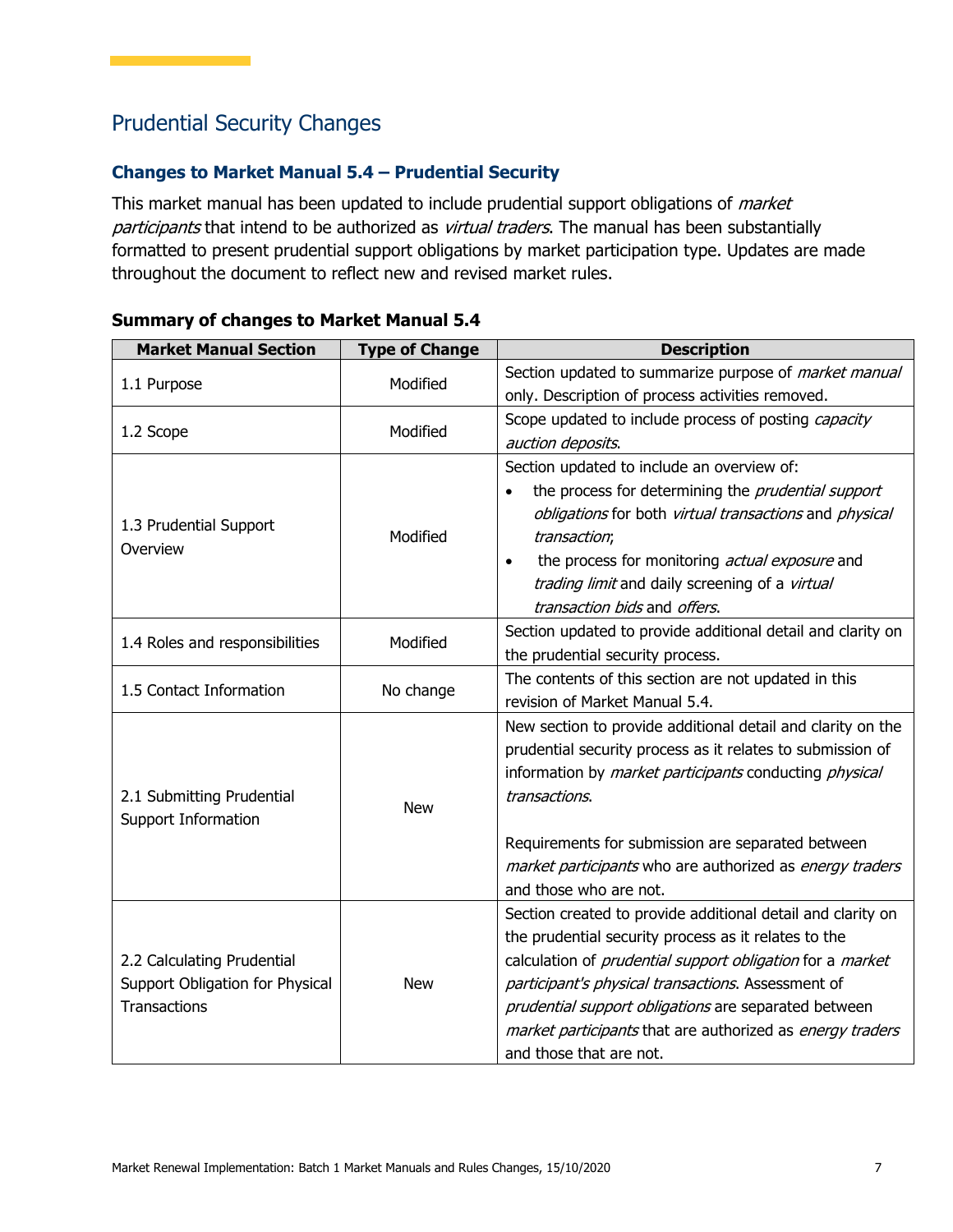| <b>Market Manual Section</b>                              | <b>Type of Change</b> | <b>Description</b>                                                  |
|-----------------------------------------------------------|-----------------------|---------------------------------------------------------------------|
|                                                           |                       | Section created to provide additional detail and clarity on         |
| 2.3 Informing of Prudential                               | <b>New</b>            | the prudential security process as it relates to a three            |
| <b>Support Obligations</b>                                |                       | step process of informing <i>market participants</i> of their       |
|                                                           |                       | prudential support obligations.                                     |
| 2.4 Posting of Prudential                                 |                       | Section created to provide additional detail and clarity on         |
| Support for Physical                                      | <b>New</b>            | the prudential security process as it relates to the posting        |
| <b>Transactions</b>                                       |                       | of prudential support for physical transactions.                    |
|                                                           |                       | Section created to provide additional detail and clarity on         |
|                                                           |                       | the prudential security process as it relates to the                |
| 2.5 Updating the Prudential                               |                       | circumstances and related timelines for the IESO's review           |
| Support Obligation for Physical                           | <b>New</b>            | of a market participant's physical transactions prudential          |
| <b>Transactions</b>                                       |                       | support obligation. In addition, the credit warning section         |
|                                                           |                       | has been shifted under this section and written as it               |
|                                                           |                       | applies in the context of <i>physical transactions</i> .            |
|                                                           |                       | Section created to provide additional detail and clarity on         |
|                                                           |                       | the prudential security process as it relates to a <i>market</i>    |
|                                                           |                       | participant's estimated actual exposure for physical                |
|                                                           |                       | transactions. Added breakdown of actual exposure                    |
| 3.1 Estimated Actual Exposure                             | <b>New</b>            | components (i.e. cleared-but-not-settled, Settled-but-not-          |
| for Physical Transactions                                 |                       | invoiced) and details on the methodology for each                   |
|                                                           |                       | component. Distinction is made where applicable for the             |
|                                                           |                       | components and the type of resources for which the                  |
|                                                           |                       | components are calculated (i.e. six-day lag component               |
|                                                           |                       | used for resources that are not dispatchable.                       |
|                                                           |                       | Section created to summarize the actions taken by the               |
|                                                           |                       | IESO as a result of daily monitoring of actual exposure             |
| 3.2 Margin Call Warnings and<br>Margin Calls for Physical | <b>New</b>            | and trading limits for <i>physical transactions</i> . These actions |
| <b>Transactions</b>                                       |                       | include issuing margin warnings as well as <i>margin calls</i> .    |
|                                                           |                       | Actions to be taken by <i>market participants</i> in response to    |
|                                                           |                       | margin warnings and <i>margin calls</i> are also provided.          |
| 4.1 Submitting Prudential                                 |                       | Section created to describe submission of <i>prudential</i>         |
| Support Information for                                   | <b>New</b>            | support information for virtual transactions and                    |
| <b>Virtual Transactions</b>                               |                       | applicability of maximum daily trading limit for market             |
|                                                           |                       | participants.                                                       |
|                                                           |                       | Section created to describe IESOs existing five-step                |
| 4.2 Determining Prudential                                |                       | process for establishing prudential support obligations for         |
| Support Obligation for Virtual                            | <b>New</b>            | a <i>market participant</i> that intends to be authorized as a      |
| <b>Transactions</b>                                       |                       | virtual trader. Calculations for components of prudential           |
|                                                           |                       | support obligations are described in detail.                        |
| 4.3 Posting of Prudential                                 |                       | Section created to describe acceptable forms for posting            |
| Support for Virtual                                       | <b>New</b>            | prudential support obligations for market participants that         |
| <b>Transactions</b>                                       |                       | intend to authorize as a virtual trader.                            |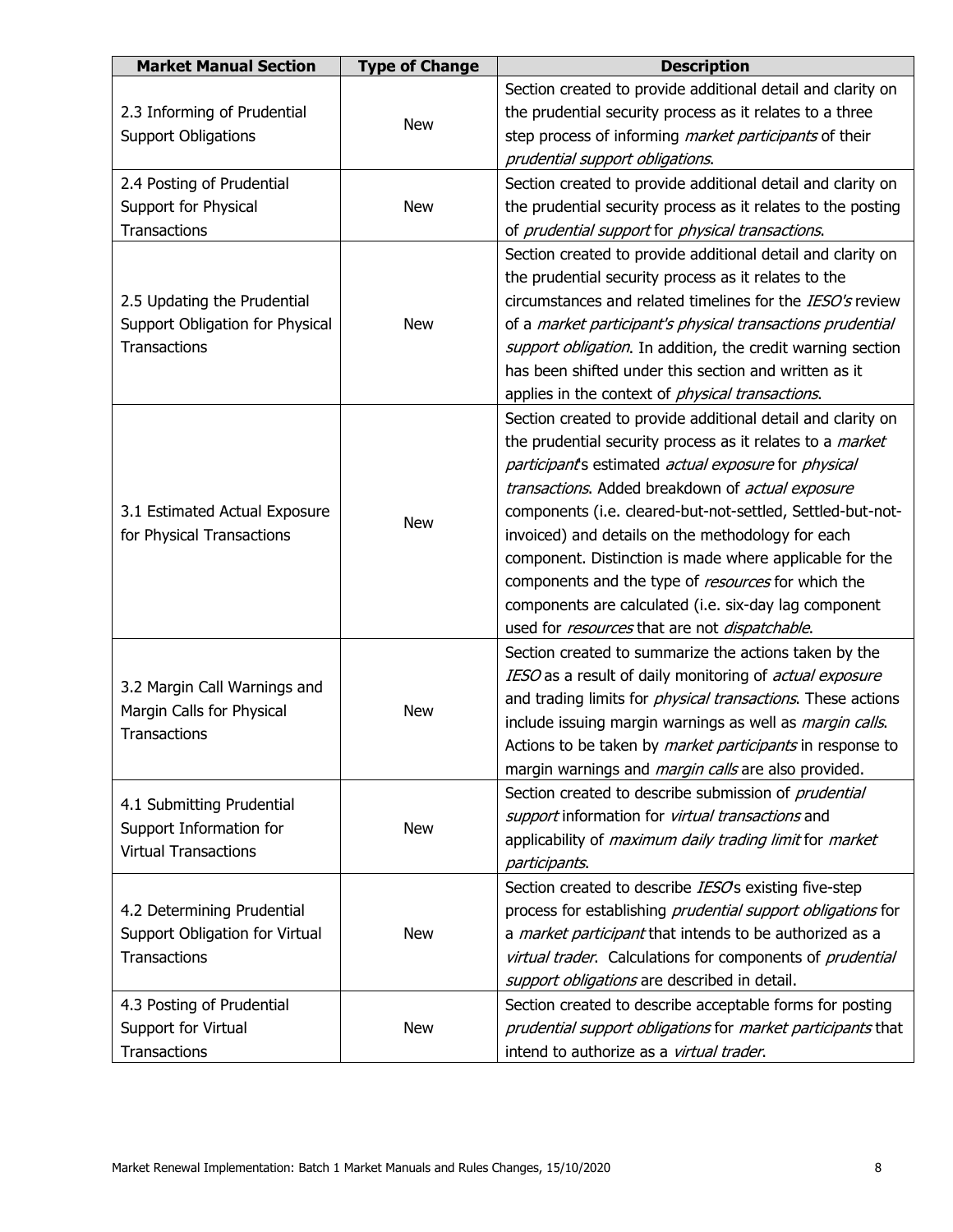| <b>Market Manual Section</b>                                                                                                                     | <b>Type of Change</b> | <b>Description</b>                                                                                                                                                                                                                                                                                                                                                                   |
|--------------------------------------------------------------------------------------------------------------------------------------------------|-----------------------|--------------------------------------------------------------------------------------------------------------------------------------------------------------------------------------------------------------------------------------------------------------------------------------------------------------------------------------------------------------------------------------|
| 4.4 Updating the Prudential<br>Support Obligation for Virtual<br>Transactions                                                                    | <b>New</b>            | Section created to describe process for IESO's review of<br>prudential support obligation components and to provide<br>details for updating prudential support obligations for<br>existing <i>market participants</i> .                                                                                                                                                              |
| 5.1 Daily Screen of Virtual<br>Transactions                                                                                                      | <b>New</b>            | Section created to describe how the <i>IESO</i> 's tools screen<br>submitted virtual transactions for bid and offer quantities<br>and daily dollar exposure. Formula provided for <i>market</i><br>participants to determine their daily dollar exposure.                                                                                                                            |
| 5.2 Daily Monitoring of Virtual<br><b>Transaction Actual Exposure</b><br>and Trading Limit                                                       | <b>New</b>            | Section created to describe how the <i>IESO</i> will monitor<br>virtual transaction actual exposure and trading limits on a<br>daily basis and cleared-but-not-settled and settled-but-<br>not-invoiced components of <i>actual exposure</i> .                                                                                                                                       |
| 5.3 Price Delta for Daily<br>Cumulative Submitted-but-<br>not-cleared Dollar Exposure<br>and Cleared-but-not-settled<br>for Virtual Transactions | <b>New</b>            | Section created to provide methodology used by the IESO<br>to determine a price delta to calculate the daily<br>cumulative submitted-but-not cleared dollar exposure and<br>the daily cleared-but-not-settled component of actual<br>exposure.                                                                                                                                       |
| 5.4 Margin Call Warnings and<br>Margin Calls for Virtual<br>Transactions                                                                         | <b>New</b>            | Section created to summarize the actions taken by the<br>IESO as a result of daily monitoring of <i>actual exposure</i><br>and trading limits for virtual transactions. These actions<br>include issuing margin warnings as well as <i>margin calls</i> .<br>Actions to be taken by market participants in response to<br>margin warnings and <i>margin calls</i> are also provided. |
| 5.5 Consolidated Process for<br>Monitoring Physical<br><b>Transactions and Virtual</b><br>Transactions                                           | <b>New</b>            | Section created to describe daily monitoring and <i>actual</i><br>exposure limits for a <i>market participant</i> that conducts<br>physical transactions and virtual transactions.                                                                                                                                                                                                   |
| 6.1 Default Levy                                                                                                                                 | Modified              | Section updated to include <i>default levy</i> process for virtual<br><i>transactions.</i>                                                                                                                                                                                                                                                                                           |
| 7.0 Capacity Prudential<br>Requirements                                                                                                          | Modified              | Grammar and formatting changes are applied to this<br>section.                                                                                                                                                                                                                                                                                                                       |
| 8.0 Prudential Security<br>Reports                                                                                                               | <b>New</b>            | Section created to describe publicly published annual<br>virtual transaction price delta report and daily virtual<br>transaction price delta report.                                                                                                                                                                                                                                 |
| Appendix A: Acronyms                                                                                                                             | <b>New</b>            | Section to describe meaning of acronyms.                                                                                                                                                                                                                                                                                                                                             |
| Appendix B: Forms                                                                                                                                | No change             | This section was not updated in this revision of market<br>manual 5.4                                                                                                                                                                                                                                                                                                                |
| Appendix C: Credit Ratings                                                                                                                       | No change             | This section was not updated in this revision of market<br>manual 5.4                                                                                                                                                                                                                                                                                                                |
| Appendix D: Good Payment<br>History                                                                                                              | <b>New</b>            | Section created to describe allowable reductions in<br>prudential support obligations based on good payment<br>history by market participants.                                                                                                                                                                                                                                       |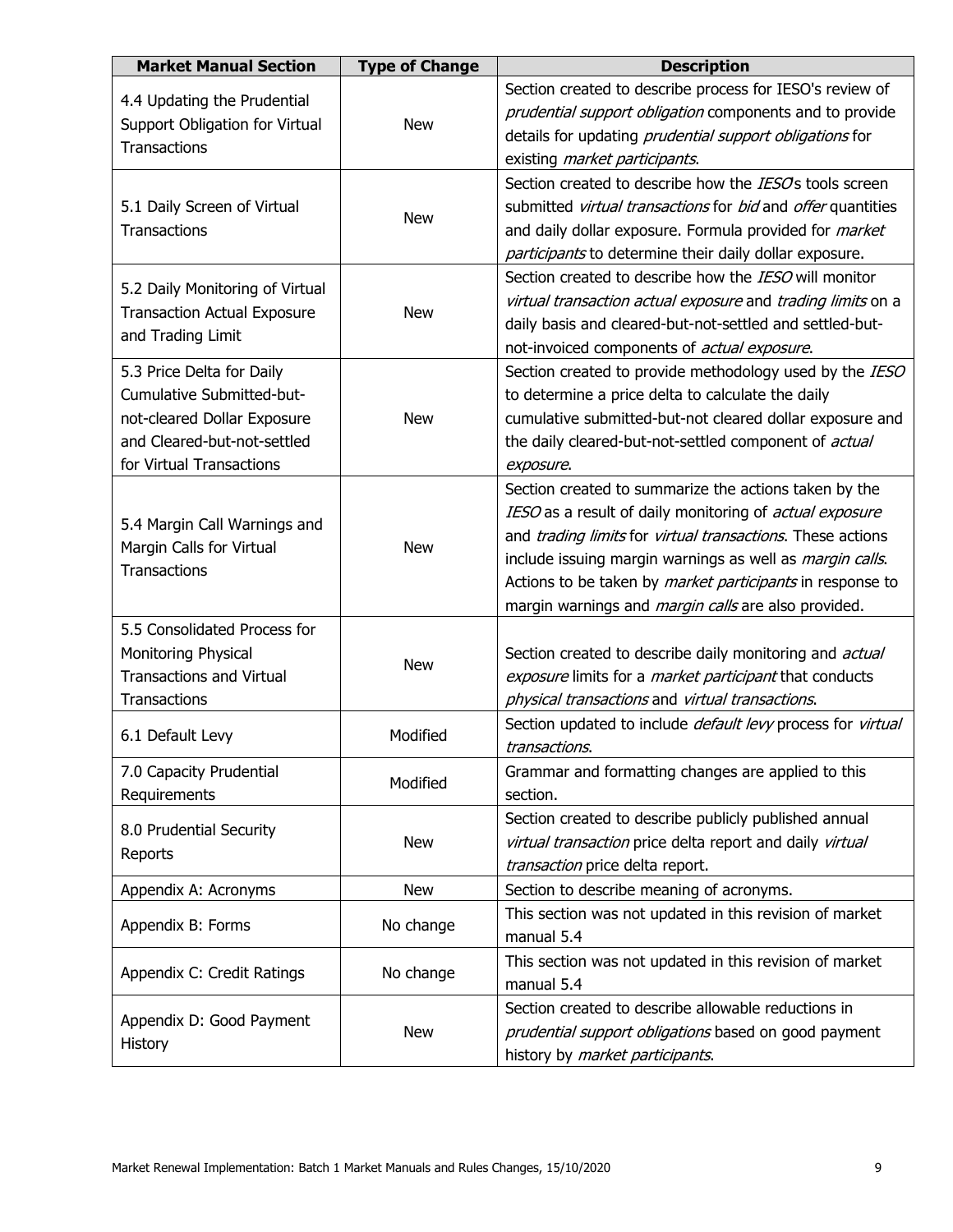| <b>Market Manual Section</b> | <b>Type of Change</b> | <b>Description</b>                                             |
|------------------------------|-----------------------|----------------------------------------------------------------|
| Appendix E: Global           |                       |                                                                |
| Adjustment Calculation for   |                       | Section created to describe calculation of global              |
| Minimum Trading Limit and    | <b>New</b>            | adjustment for <i>minimum trading limit</i> and <i>default</i> |
| Default Protection Amount    |                       | protection amount.                                             |

## **Summary of Market Rule Changes**

| <b>Chapter</b> | <b>Section</b> | <b>Topic</b>                                                        | <b>Type of</b><br><b>Change</b> | <b>Description</b>                                                                                                                                                                                                                                                                                                                                                                                                                                                        |
|----------------|----------------|---------------------------------------------------------------------|---------------------------------|---------------------------------------------------------------------------------------------------------------------------------------------------------------------------------------------------------------------------------------------------------------------------------------------------------------------------------------------------------------------------------------------------------------------------------------------------------------------------|
| Chapter 2      | 5.1, 5.1.3     | Prudentials -<br>Purpose and<br>Application                         | New,<br>Modified                | Section added/modified to specify which<br>prudential <i>market rule</i> provisions are<br>applicable to market participants based<br>on their authorizations to participate in<br>the IESO-administered markets.                                                                                                                                                                                                                                                         |
| Chapter 2      | 5.1.2          | Prudentials -<br><b>Prudential Reviews</b>                          | <b>Deleted</b>                  | Delete the <i>market rule</i> obligation for the<br>IESO to review the prudential regime at<br>least once every three years.                                                                                                                                                                                                                                                                                                                                              |
| Chapter 2      | 5 - throughout | Prudentials -<br>Expand to Include<br><b>DAM</b>                    | Modified                        | Changes to incorporate the <i>day-ahead</i><br>market (physical transactions and virtual<br>transactions) into the prudential<br>framework                                                                                                                                                                                                                                                                                                                                |
| Chapter 2      | 5 - throughout | Prudentials -<br>Exhaustive<br>Language                             | New,<br>Modified                | Use of "for <i>physical transactions</i> " or "for<br>virtual transactions" - some language<br>may appear repetitive/redundant (e.g.<br>section 5.3.1). This approach has been<br>adopted to drafting the relevant sections<br>of the <i>market rules</i> to reflect the fact that<br>each respective component of the<br>maximum net exposure has a distinct<br>calculation and numeric value in respect<br>of <i>physical transactions</i> and virtual<br>transactions. |
| Chapter 2      | 5.2.7A         | Prudentials - IESO<br>authority to draw<br>on prudential<br>support | <b>New</b>                      | Specify the IESO may exercise its rights<br>over any amount or prudential support<br>that has been provided by a market<br>participant irrespective of whether the<br>prudential support was provided for the<br>purpose of satisfying a <i>prudential support</i><br>obligation for physical transactions or a<br>prudential support obligation for virtual<br>transactions.                                                                                             |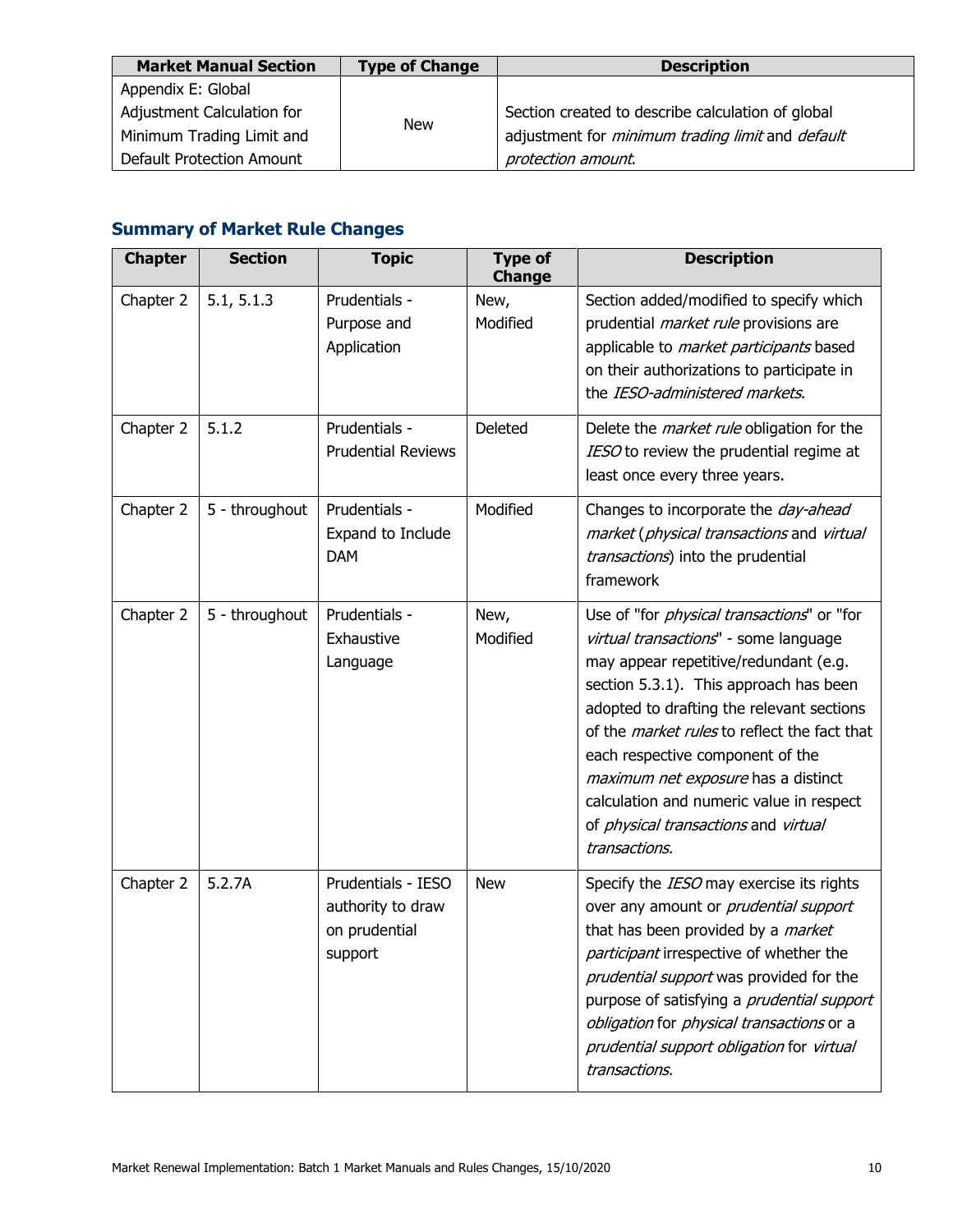| <b>Chapter</b> | <b>Section</b>                         | <b>Topic</b>                                                                                                                                    | <b>Type of</b><br><b>Change</b> | <b>Description</b>                                                                                                                                                                                                                                                                                                                                                                                                  |
|----------------|----------------------------------------|-------------------------------------------------------------------------------------------------------------------------------------------------|---------------------------------|---------------------------------------------------------------------------------------------------------------------------------------------------------------------------------------------------------------------------------------------------------------------------------------------------------------------------------------------------------------------------------------------------------------------|
| Chapter 2      | 5.2.10                                 | Prudentials-<br><b>Retailers</b>                                                                                                                | <b>New</b>                      | Specify that for purposes of section 5 of<br>the <i>market rules</i> , that a retailer shall be<br>deemed to be an energy trader for<br>purposes of calculating prudential<br>support obligations. In other words, the<br>IESO will use an estimate of the energy<br>trader's retailer's net settlement amounts<br>when calculating prudential support<br>obligations.                                              |
| Chapter 2      | 5.3.2, 5.5.5,<br>5.3.3A                | Prudentials -<br>Physical<br><b>Transactions: Self-</b><br><b>Assessed Trading</b><br>Limit                                                     | Modified                        | Eliminate the requirement for <i>market</i><br>participants to submit a self-assessed<br>trading limit or estimated net settlement<br>amount at least seven business days<br>prior to a <i>billing period</i> - submissions will<br>be accepted by the IESO at any time<br>during a <i>billing period</i> ; Clarify timing of<br>application of self-assessed trading limits.                                       |
| Chapter 2      | 5.3.4, 5.3.4.1,<br>5.3.4.2,<br>5.3.4.3 | Prudentials -<br>Physical<br>Transactions:<br>Minimum Trading<br>Limit calculation                                                              | Modified                        | Clarify calculation of <i>minimum trading</i><br>limit for <i>physical transactions</i> ; Replace<br>references to metered market<br>participants and non-metered market<br>participants with energy traders and non-<br>energy traders; Codify a minimum<br>prudential support obligation for energy<br>traders conducting physical transactions<br>who have not transacted for at least<br>three billing periods. |
| Chapter 2      | 5.3.5, 5.3.6,<br>5.3.7                 | Prudentials -<br>Physical<br>Transactions:<br><b>Trading Limits</b>                                                                             | Modified,<br>Delete             | Clarify calculation of <i>trading limit</i> ; delete<br>market rule which prevents a market<br>participant from requesting a change to<br>their <i>trading limit</i> during the upcoming<br>energy period - change requests will be<br>allowed at any time.                                                                                                                                                         |
| Chapter 2      | 5.3.8, 5.3.8A,<br>5.3.8B               | Prudentials -<br>Physical<br>Transactions:<br>Default Protection<br>Amount, Adjusting<br>Trading Limits and<br>Default Protection<br>Amount for | Modified                        | Clarify calculation of <i>default protection</i><br>amount; Replace references to metered<br>market participants and non-metered<br>market participants with energy traders<br>and non-energy traders.                                                                                                                                                                                                              |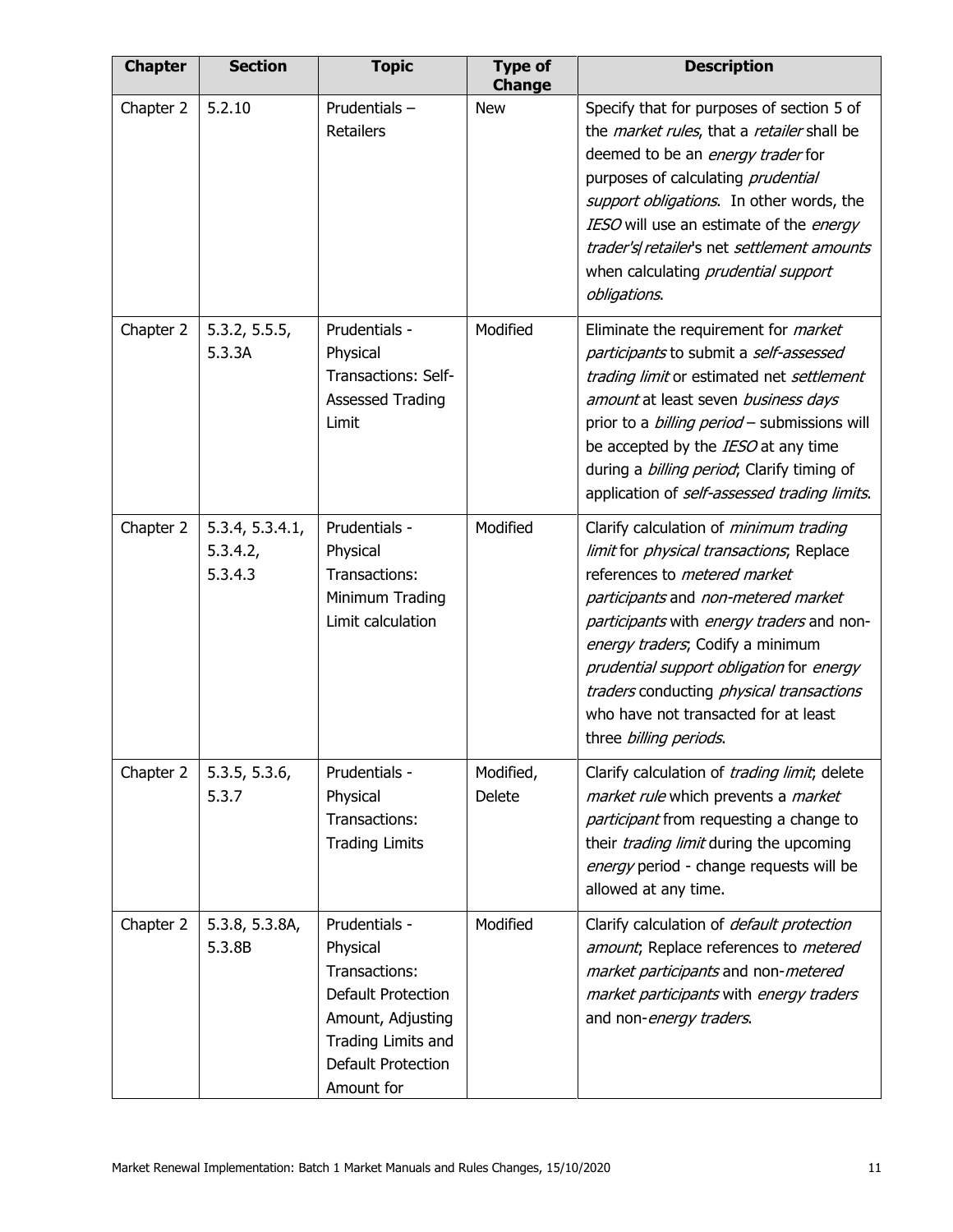| <b>Chapter</b> | <b>Section</b>      | <b>Topic</b>                                                                                                        | <b>Type of</b><br><b>Change</b> | <b>Description</b>                                                                                                                                                                                                                                                                                                                      |
|----------------|---------------------|---------------------------------------------------------------------------------------------------------------------|---------------------------------|-----------------------------------------------------------------------------------------------------------------------------------------------------------------------------------------------------------------------------------------------------------------------------------------------------------------------------------------|
|                |                     | Physical Bilateral<br>Contracts                                                                                     |                                 |                                                                                                                                                                                                                                                                                                                                         |
| Chapter 2      | 5.3.10A,<br>5.3.10C | Prudentials -<br>Physical<br><b>Transactions: Price</b><br><b>Basis</b>                                             | Modified,<br><b>New</b>         | Amend the price basis used for<br>determining a <i>market participant's</i> (for<br>non-energy traders) minimum trading<br>limit and default protection amount;<br>allow the IESO to use any applicable<br>prices published by the OEB when<br>determining price components required<br>to calculate prudential support<br>obligations. |
| Chapter 2      | 5.6.7               | Prudentials -<br>Physical<br>Transactions: No<br>Margin Call Option                                                 | <b>New</b>                      | Specify that <i>market participants</i><br>conducting both <i>physical transactions</i><br>and virtual transactions will be ineligible<br>for the no margin call option.                                                                                                                                                                |
| Chapter 2      | 5.7.2A              | Prudentials -<br>Physical<br>Transactions:<br>Prudential<br>Guarantee                                               | <b>New</b>                      | Obligate <i>market participants</i> who have<br>provided the IESO with a prudential<br>quarantee and who intend to be<br>authorized as a virtual trader to re-<br>execute the revised form of prudential<br>guarantee.                                                                                                                  |
| Chapter 2      | 5.8.2A              | Prudentials -<br>Physical<br>Transactions:<br>Suspension of<br>CreditWatch<br>provisions for<br><b>Distributors</b> | Delete                          | Delete the <i>market rule</i> which suspended<br>the operation of the credit watch<br>provisions (section 5.8.2) for <i>distributors</i><br>between November 2002 and February<br>2003. This provision is obsolete and no<br>longer required.                                                                                           |
| Chapter 2      | 5.8.6, 5.8.6.3      | Prudentials -<br>Physical<br>Transactions:<br>Reductions for<br><b>Energy Traders</b>                               | Modified,<br><b>New</b>         | Specify a new restriction on prudential<br>reductions for energy traders - credit<br>rating reductions under section 5.8.1 will<br>not be allowed until the energy trader<br>has conducted transactions in the IESO-<br>administered markets for at least three<br>previous billing periods.                                            |
| Chapter 2      | 5C                  | Prudentials -<br>Virtual<br>Transactions                                                                            | <b>New</b>                      | Create a new section for day-ahead<br>virtual transactions by largely mirroring                                                                                                                                                                                                                                                         |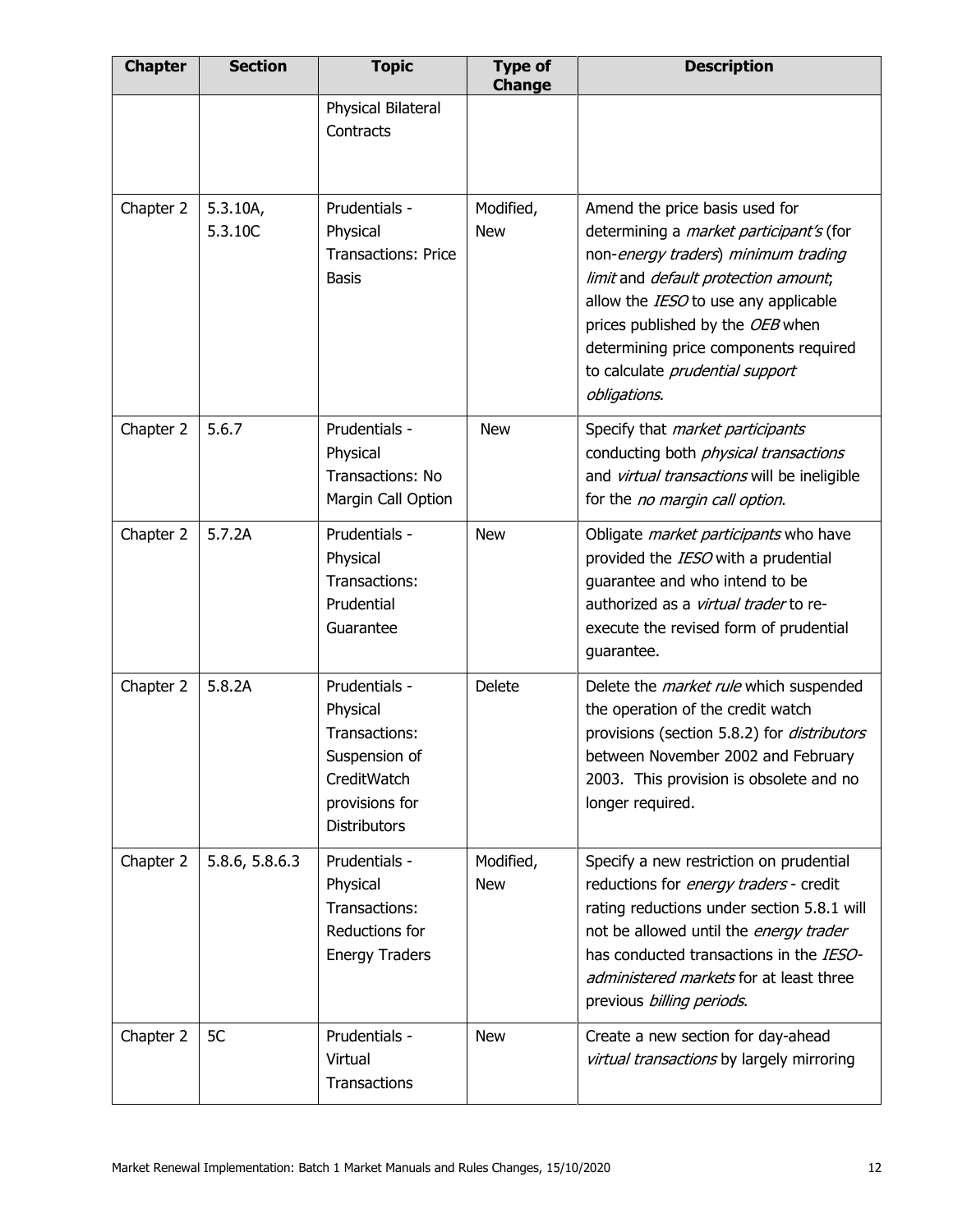| <b>Chapter</b> | <b>Section</b> | <b>Topic</b>                                                                                                         | <b>Type of</b><br><b>Change</b> | <b>Description</b>                                                                                                                                   |
|----------------|----------------|----------------------------------------------------------------------------------------------------------------------|---------------------------------|------------------------------------------------------------------------------------------------------------------------------------------------------|
|                |                |                                                                                                                      |                                 | the physical transaction market rule<br>provisions.                                                                                                  |
| Chapter 2      | 5C.1           | Prudentials -<br>Virtual<br>Transactions:<br>Trading Limit,<br>Default Protection<br>Amount, Maximum<br>Net Exposure | <b>New</b>                      | Specify calculation of participant trading<br>limit (TL), default protection amount<br>(DPA) and <i>maximum net exposure</i> (MNE<br>$= TL + DPA$ ). |
| Chapter 2      | 5C.1.2         | Prudentials -<br>Virtual<br>Transactions:<br>Maximum Daily<br><b>Trading Limit</b>                                   | <b>New</b>                      | Obligate <i>market participants</i> to submit a<br>maximum daily trading limit (in MWh).                                                             |
| Chapter 2      | 5C.1.9         | Prudentials -<br>Virtual<br><b>Transactions: Price</b><br>Delta                                                      | <b>New</b>                      | Specify IESO determined price delta for<br>determining trading limit and default<br>protection amount.                                               |
| Chapter 2      | 5C.2, 5C.4     | Prudentials -<br>Virtual<br>Transactions:<br>Margin Call<br>Warning and<br>Margin Call<br>Requirements               | <b>New</b>                      | Specify margin call warning and margin<br>call requirements (same percentage<br>levels as <i>physical transactions</i> ).                            |
| Chapter 2      | 5C.3           | Prudentials -<br>Virtual<br>Transactions:<br><b>Screening Methods</b>                                                | <b>New</b>                      | Specify the IESO's ability to reject bids<br>and <i>offers</i> based on two virtual screening<br>methods; Specify calculation of actual<br>exposure. |
| Chapter 2      | 5C.5.2         | Prudentials -<br>Virtual<br>Transactions:<br>Forms of<br><b>Prudential Support</b>                                   | <b>New</b>                      | Specify prudential support for virtual<br>transactions must be satisfied by a letter<br>of credit.                                                   |
| Chapter 2      | 5C.6.1         | Prudentials -<br>Virtual<br>Transactions:<br>Reductions                                                              | <b>New</b>                      | Specify a reduction available to virtual<br>prudential support for generators.                                                                       |